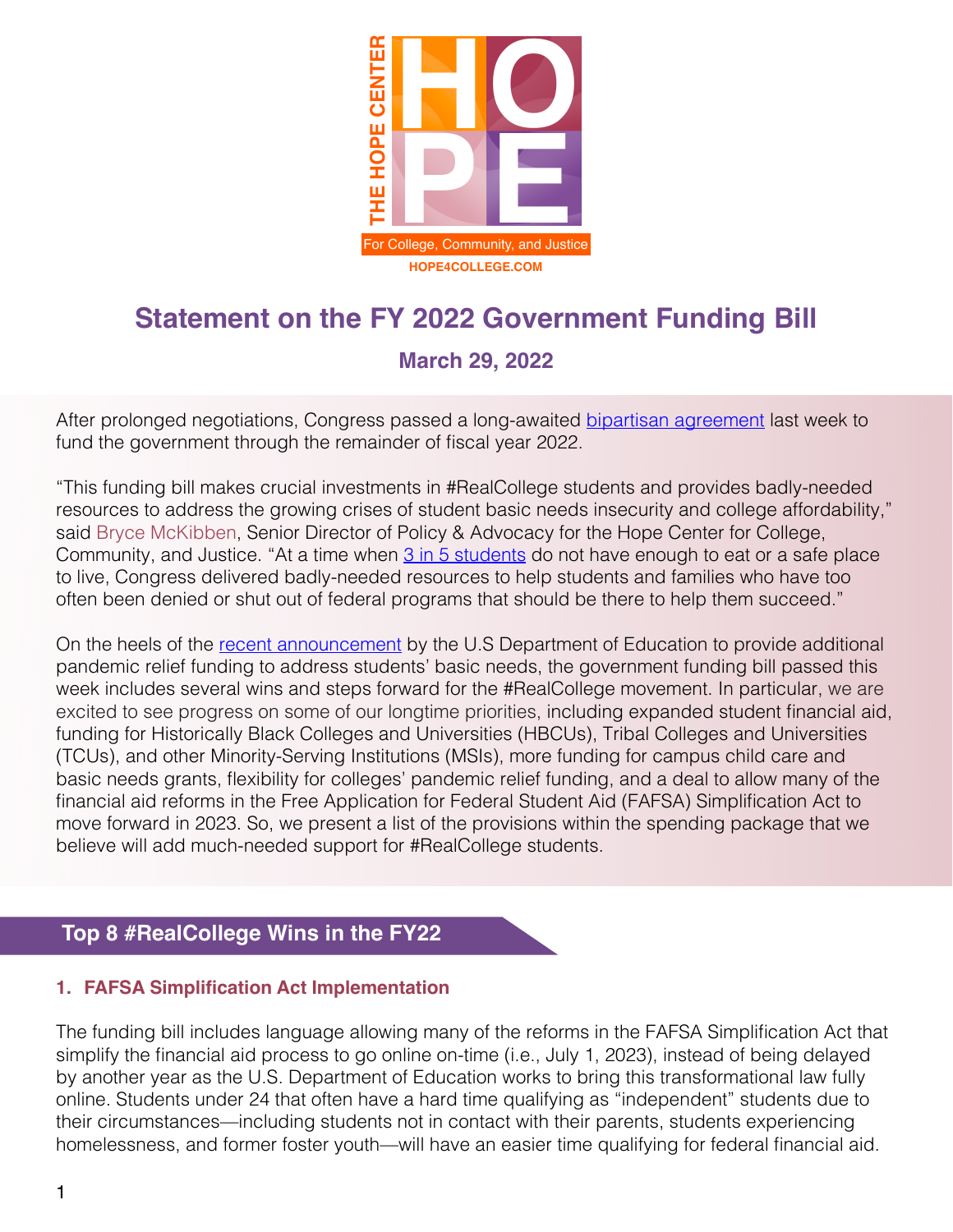Colleges' estimates for the "cost of attendance" of students, and in particular the estimates they require for food, housing, and childcare will become more transparent and reliable for families. New opportunities for students to appeal their financial aid offer through "professional judgment" will also come online. Students who previously used up some or all Pell Grant eligibility at predatory, for-profit colleges will finally see that grant eligibility restored.

## **2. New Funding and Flexibility for Campus-Based Childcare**

The funding bill provides \$65 million for the Child Care Access Means Parents in School (CCAMPIS) program, an increase of \$10 million above the FY 2021 enacted level, which will help many [parenting students](https://hope4college.com/parenting-while-in-college-racial-disparities-in-basic-needs-insecurity-during-the-pandemic/) juggling caregiving and academics. It also contains bill language that lifts the statutory cap on grant awards to institutions of higher education (previously capped at an amount equivalent to just 1% of an institution's yearly Pell Grant funds), to more accurately reflect the costs of providing high-quality, convenient childcare options for students. The explanatory report encourages the U.S. Department of Education to consider using a portion of these funds to increase the grants to current recipients and help them expand their services, consistent with removing the grant cap.

## **3. FIPSE Basic Needs & Postsecondary Success Grants**

The funding bill provides \$8 million for the Basic Needs Grants program, an increase of \$3 million above the FY21 enacted level, which will allow more institutions to develop innovative programs to address student basic needs insecurity. At least 25% of these grants must go to community colleges and at least 25% must go to four-year **HBCUs**, Hispanic Serving Institutions (HSIs), and other MSIs. Institutions with 25% or higher Pell Grant recipient enrollment will receive priority. Additionally, the bill provides \$5 million for a new Postsecondary Student Success Grants program to support evidencebased activities to improve postsecondary retention and completion rates. This new fund could be used to support evidence-based interventions to reduce basic needs insecurity. The notice inviting applications for these two grant programs will go out in the coming months.

## **4. New Funding and HEERF Flexibility for HBCUs, TCUs, and other MSIs**

The funding bill provides \$885 million, an increase of \$96 million over the FY21 enacted level, to support HBCUs, TCUs, and other MSIs. Within this amount is a \$25 million increase for HBCUs, a \$34 million increase for HSIs, and a \$6 million increase for TCUs. The bill also provides flexibility for HBCUs, TCUs, and other MSIs with unspent Higher Education Emergency Relief Fund (HEERF) dollars to use such funds for the "acquisition of real property or construction directly related to preventing, preparing for, and responding to coronavirus." This language would likely allow for the construction of basic needs centers where students can get information about public benefits and financial resources as well as making major upgrades to historically underfunded facilities. Historically Black Colleges and Universities, TCUs, and MSIs currently have about \$2.7 billion in unspent COVID funds where they can apply this new spending flexibility.

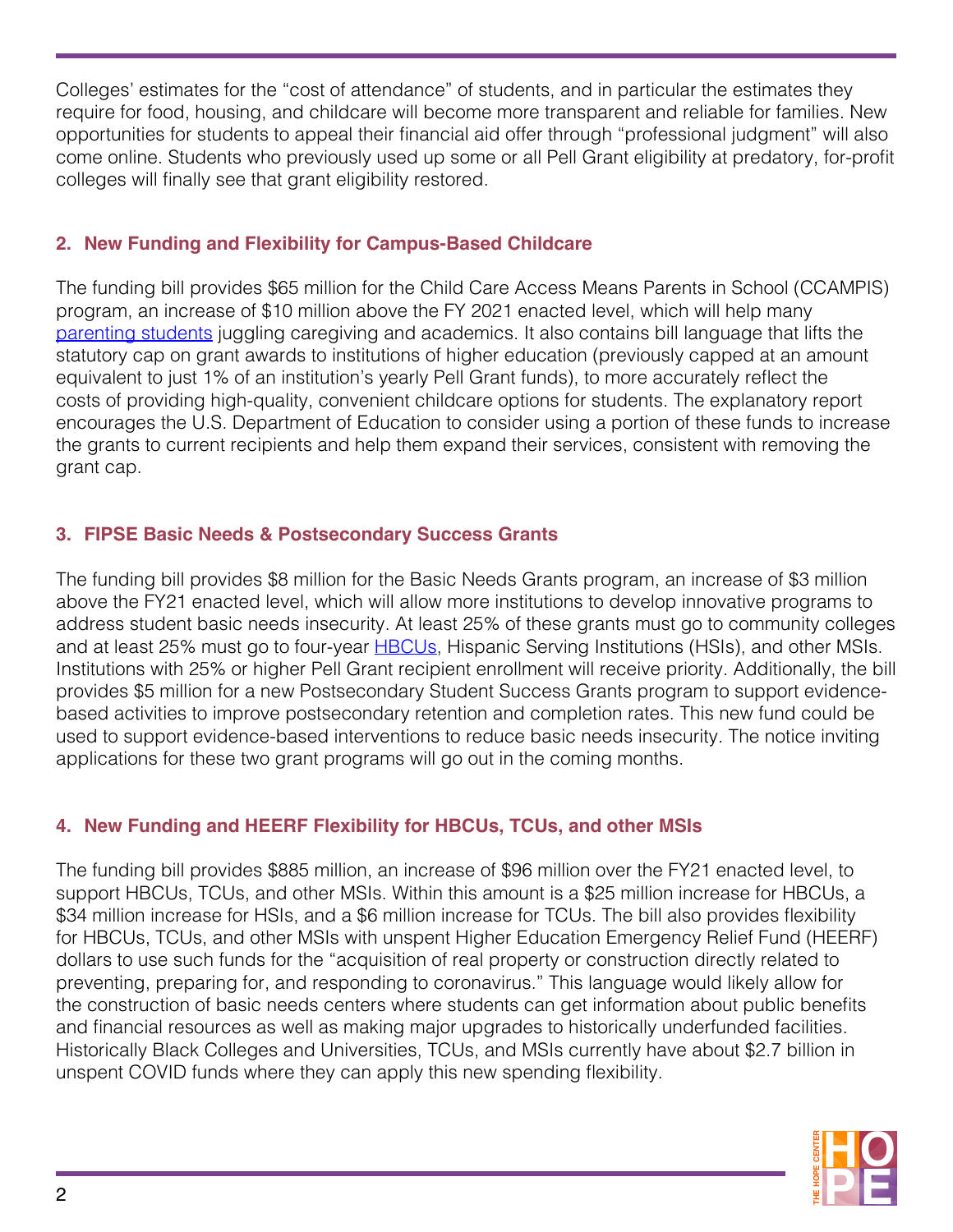#### **5. Student Aid Increases**

The funding bill increases the maximum Pell Grant to \$6,895, \$400 above the FY21 enacted level, which is the largest one-time increase in the maximum grant since 2009. While this represents a step forward, the declining purchasing power of the Pell Grant still means that students with low incomes are still less able to afford college than even a decade ago. The bill also includes \$895 million for the Federal Supplemental Educational Opportunity Grant program, an increase of \$15 million above FY21, and \$1.21 billion for Federal Work-Study (FWS), an increase of \$20 million above the FY21 enacted level. The increase in FWS funding may allow for more students to gain access to SNAP benefits if the public health emergency is in effect since students eligible for FWS can get access to SNAP, regardless of whether they are actually awarded funds or secure placements.

## **6. Funding to Support a White House Conference on Hunger**

The funding bill includes \$2.5 million to support a conference convened in partnership between The White House, U.S. Department of Health and Human Services, United States Department of Agriculture, and other federal agencies. A priority coming out of the September 2021 House Rules Committee hearing on college student hunger [at which Dr. Sara Goldrick-Rab testified](https://hope4college.com/full-text-of-dr-sara-goldrick-rabs-testimony/). The bill requires the conference to produce a final report detailing findings and proposed solutions to end hunger and improve nutrition security in the United States by 2030.

## **7. Housing and Rental Support**

The funding bill provides \$3.2 billion for Homeless Assistance Grants, an increase of \$213 million above FY21, and \$13.9 billion for Project-based Rental Assistance, for which students older than 24 and parenting students could be eligible. The bill also sets aside \$3 million for a housing counseling grant program fund for housing counseling agencies to partner with HBCUs, TCUs, and MSIs.

## **8. Notable Earmarks to Help #RealCollege Students**

For the first time in many years, "earmarks," now known as Congressionally directed spending, are back in government funding bills. These investments help ensure the passage of the funding bill and can be used for a range of purposes, including to support students' basic needs through institutions of higher education and non-profit organizations. Some notable earmarks and their sponsors include:

- \$700,000 for Austin Community College to help parenting students (Rep. Doggett),
- \$975,000 for Los Angeles City College for a "basic needs project" (Sen. Padilla and Rep. Schiff),
- \$450,000 for the University of California Los Angeles for "student basic needs services" (Sens. Padilla and Feinstein),